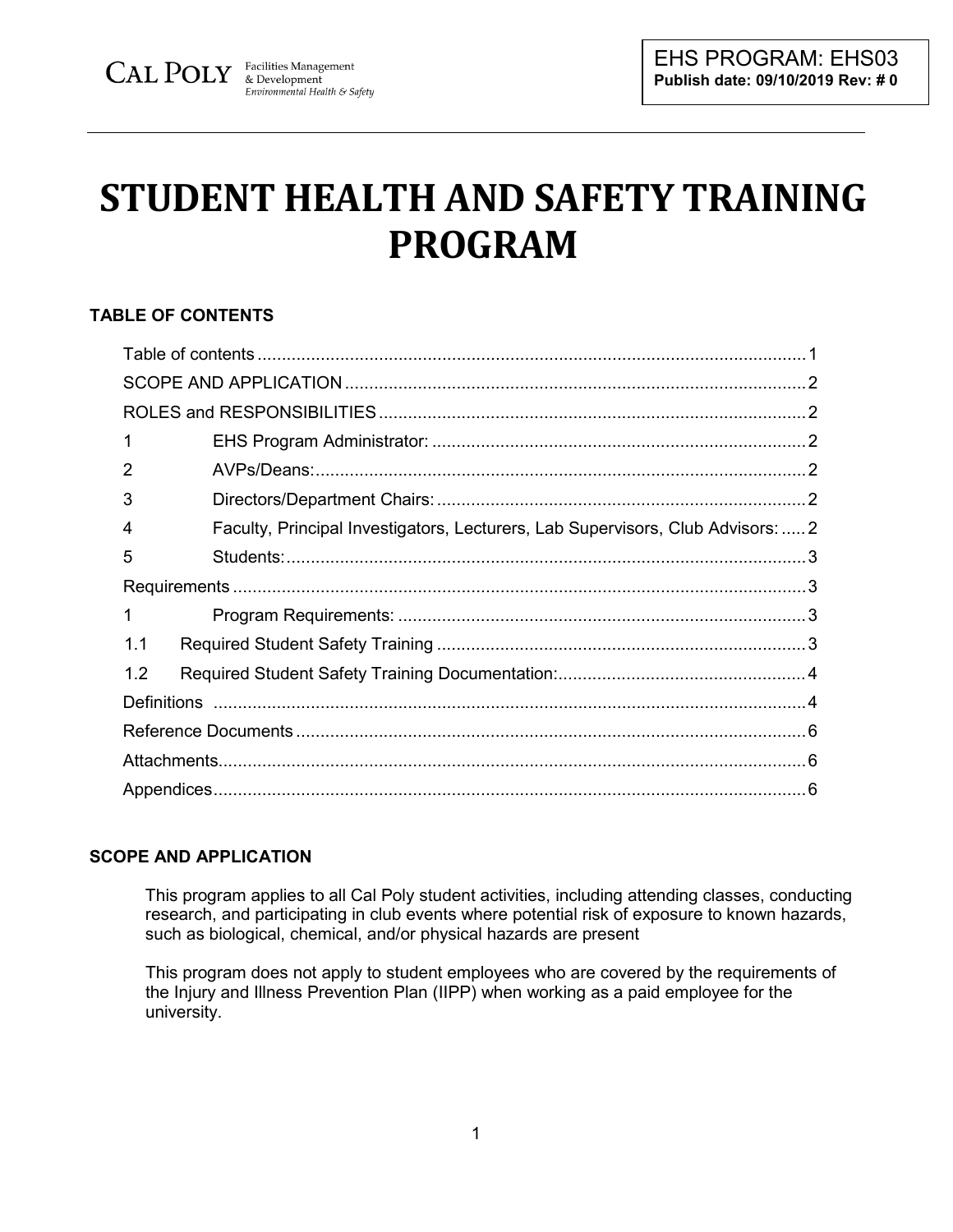

 $\textbf{CAL} \; \textbf{POLY} \; \; \textit{\tiny\begin{subarray}{c} \textit{Facilities Management} \\ \textit{Expicromental Health & Safety} \end{subarray}}$ 

# <span id="page-1-0"></span>**ROLES AND RESPONSIBILITIES**

# <span id="page-1-1"></span>**1 EHS Program Administrator:**

- 1.1 Establishing, communicating and maintaining this program in accordance with applicable California State University Executive Orders;
- 1.2 Identify and communicate appropriate training content required by this program to maintain compliance with this program;
- 1.3 Conducting program reviews and communicating the results to organizational leadership;
- 1.4 Tracking and trending results of program review by college;
- 1.5 Upon request, EH&S staff shall collaborate with faculty and their academic departments on hazard identification and assessment to help determine and develop student training needs;
- 1.6 Reviewing and updating the program.

#### <span id="page-1-2"></span>**2 AVPs/Deans:**

- 2.1 Communicate program requirements to directors and department chairs;
- 2.2 Ensure adequate resources are available to directors and department chairs/heads to implement and maintain program;
- 2.3 Request feedback from directors and department chairs on the communication and implementation of this program;
- 2.4 Set priorities for the college and/or department on implementation and maintenance with assistance from EHS.

#### <span id="page-1-3"></span>**3 Directors/Department Chairs:**

- 3.1 Communicate program to all faculty and staff;
- 3.2 Provide support to managers, supervisors, faculty/principal investigators, club advisors, and staff to communicate, implement and maintain program;
- 3.3 Request feedback from managers, supervisors, faculty/principal investigators, club advisors and staff on the communication and implementation of this program;
- 3.4 Set priorities for managers, supervisors, faculty/principal investigators, club advisors and staff on implementation and maintenance of the program with assistance from EHS;

#### <span id="page-1-4"></span>**4 Faculty, Principal Investigators, Lecturers, Lab Supervisors, Club Advisors:**

- 4.1 Be familiar with the current requirements of this program;
- 4.2 Ensure that all student training is performed and recorded in accordance with this program;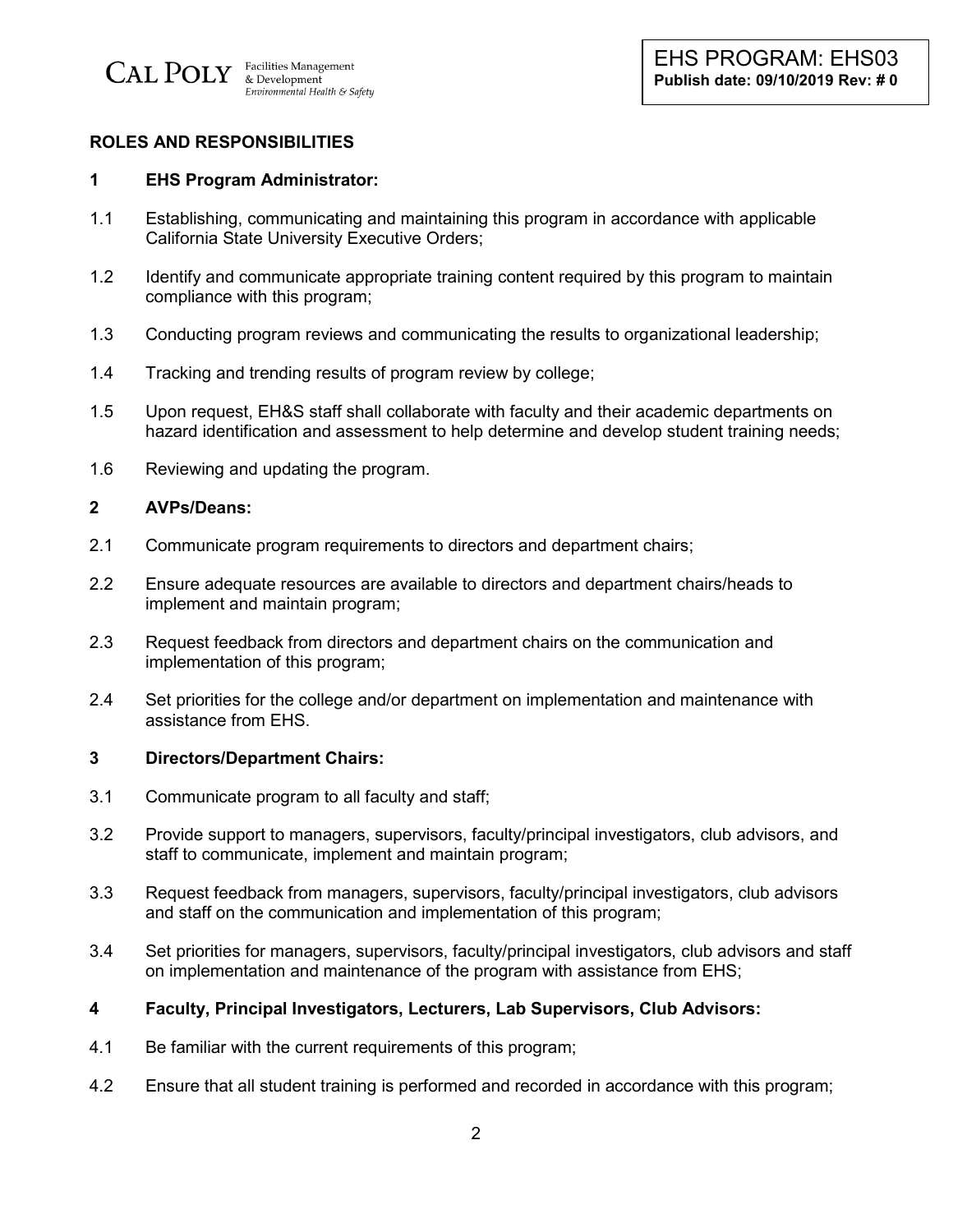

- 4.3 Identify hazardous conditions or operations by performing a hazard assessment. Eliminate or reduce hazards when possible. Changes in processes/conditions may require a reassessment of hazards;
- 4.4 In a laboratory containing hazardous chemicals under their control perform hazard assessments at least annually, using the Risk and Safety Solutions (RSS) module Assessment. Eliminate or reduce hazards when possible. Changes in processes/conditions require a reassessment of hazards;
- 4.5 Ensure students who are exposed to recognized hazards in teaching and/or research shops, labs or clubs receive relevant information and appropriate health and safety training
- 4.6 Ensure students working in a research laboratory read, understand and follow the guidance provided in the current RSS Hazard Assessment report.
- 4.7 Evaluate the safety performance of students in teaching or research, shops, labs and educational clubs to ensure the required safety practices, equipment (including personal protective equipment and engineering controls), and techniques are being appropriately employed;
- 4.8 Promptly report serious injuries or accidents by calling 911.
- 4.9 Work with their department safety coordinator and EHS to implement program requirements.

#### <span id="page-2-0"></span>**5 Students:**

- 5.1 Following the health and safety requirements described in this program and in the hazard assessment and safety procedures required by your course, research project or student club;
- 5.2 Report hazards, injuries, illnesses and near misses to your supervisor, faculty, instructor, EHS or department safety coordinator;
- 5.3 Attend, complete and follow the directions provided in the required health and safety training;
- 5.4 Review this program and associated hazard assessments prior to working with biological, chemical, and/or physical hazards;
- 5.5 Perform work in laboratory and shop areas in a safe and reasonable manner.

#### <span id="page-2-1"></span>**REQUIREMENTS**

# <span id="page-2-2"></span>**1 Program Requirements:**

- <span id="page-2-3"></span>1.1 Required Student Safety Training
	- a. Faculty, principal investigators, lecturers, lab supervisors, club advisors will communicate any known hazards and corresponding required safeguards to students prior to potential exposure to biological, chemical, and/or physical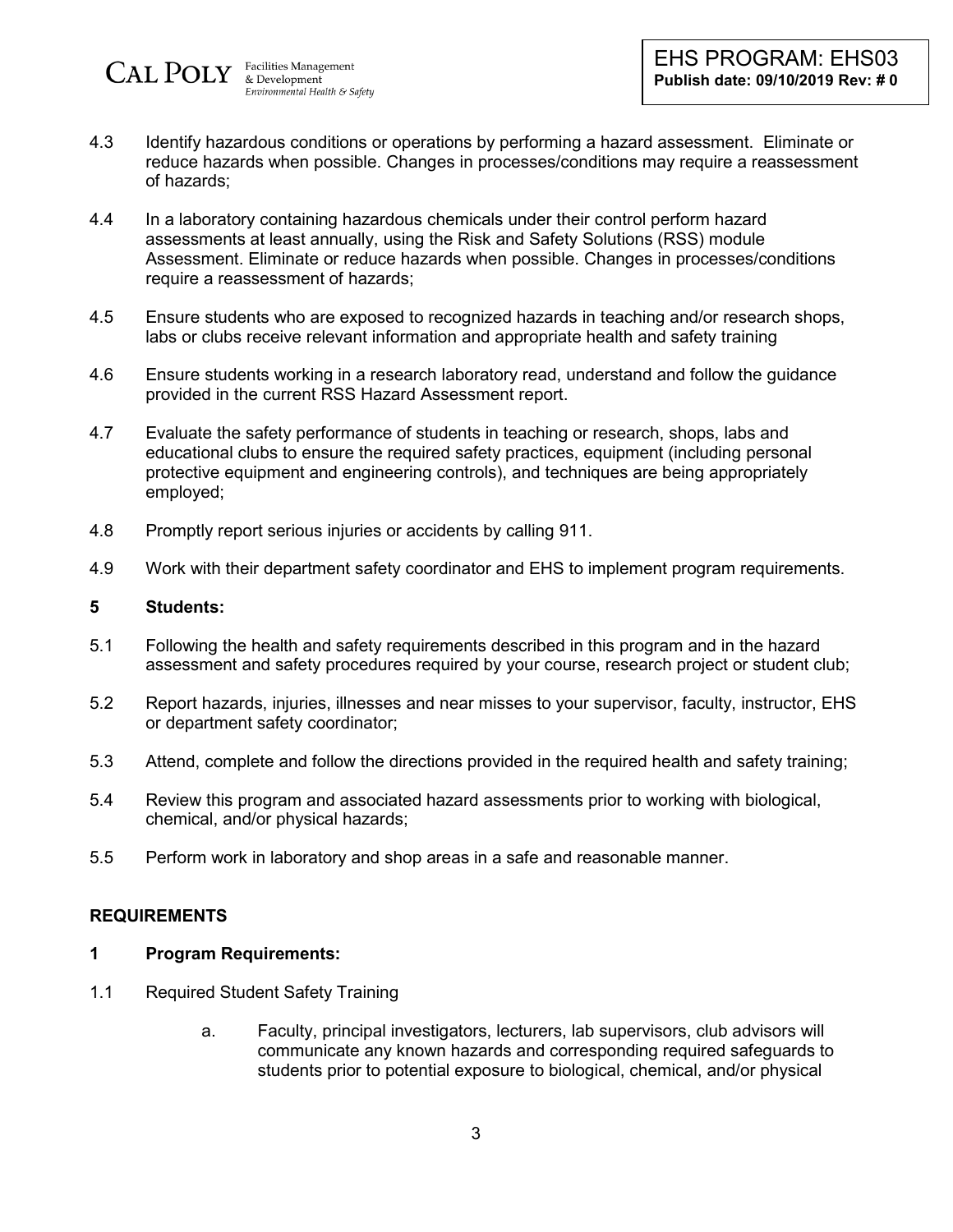

- b. Students shall receive initial training prior to exposure to biological, chemical, radiation and/or physical hazards;
- c. The process for reporting safety hazards or concerns;
- d. A review of hazard assessments completed for the work area including hazards present and the required control measures to prevent injury;
- e. Proper use of any required personal protective equipment, such as safety glasses/goggles, hand protection, foot protection, etc. required for the activity;
- <span id="page-3-0"></span>1.2 Required Student Safety Training Documentation:
	- a. Completion of hazard specific online training program e.g., via Skillsoft for Students or;
	- b. Documentation to include understanding of content of department specific student training platforms, such as PolyLearn, Dozuki, etc. via quiz,
	- c. or student signature on training sign-in sheet attached to copy of training content, see Attachment A for example.
	- d. Student training shall be documented and the records shall be maintained by each department for three years.
	- e. Training records shall be available for review by EHS and internal or external auditors.

#### **END of Requirements**

#### <span id="page-3-1"></span>**DEFINITIONS**

**Administrative control-** (or work practice controls) are changes in work procedures such as written safety policies, rules, supervision, schedules, and training with the goal of reducing the duration, frequency, and severity of exposure to hazardous chemicals or situations.

**Engineering controls-** methods of controlling occupational exposure to injurious materials or conditions by means of general or local exhaust ventilation, substitution by a less hazardous material, by process modification, or by isolation or enclosure of health hazard-producing operations or machinery.

**Harmful exposure**-an exposure to dusts, fumes, mists, vapors, or gases:

(a) In excess of any permissible limit prescribed by Section 5155; or

(b) Of such a nature by inhalation as to result in, or have a probability to result in, injury, illness, disease, impairment, or loss of function.

**Hazard-** a source of risk, danger, or peril capable of causing injury. Examples: dusts, fumes, mists, vapors, gases or chemicals capable of producing adverse health effects.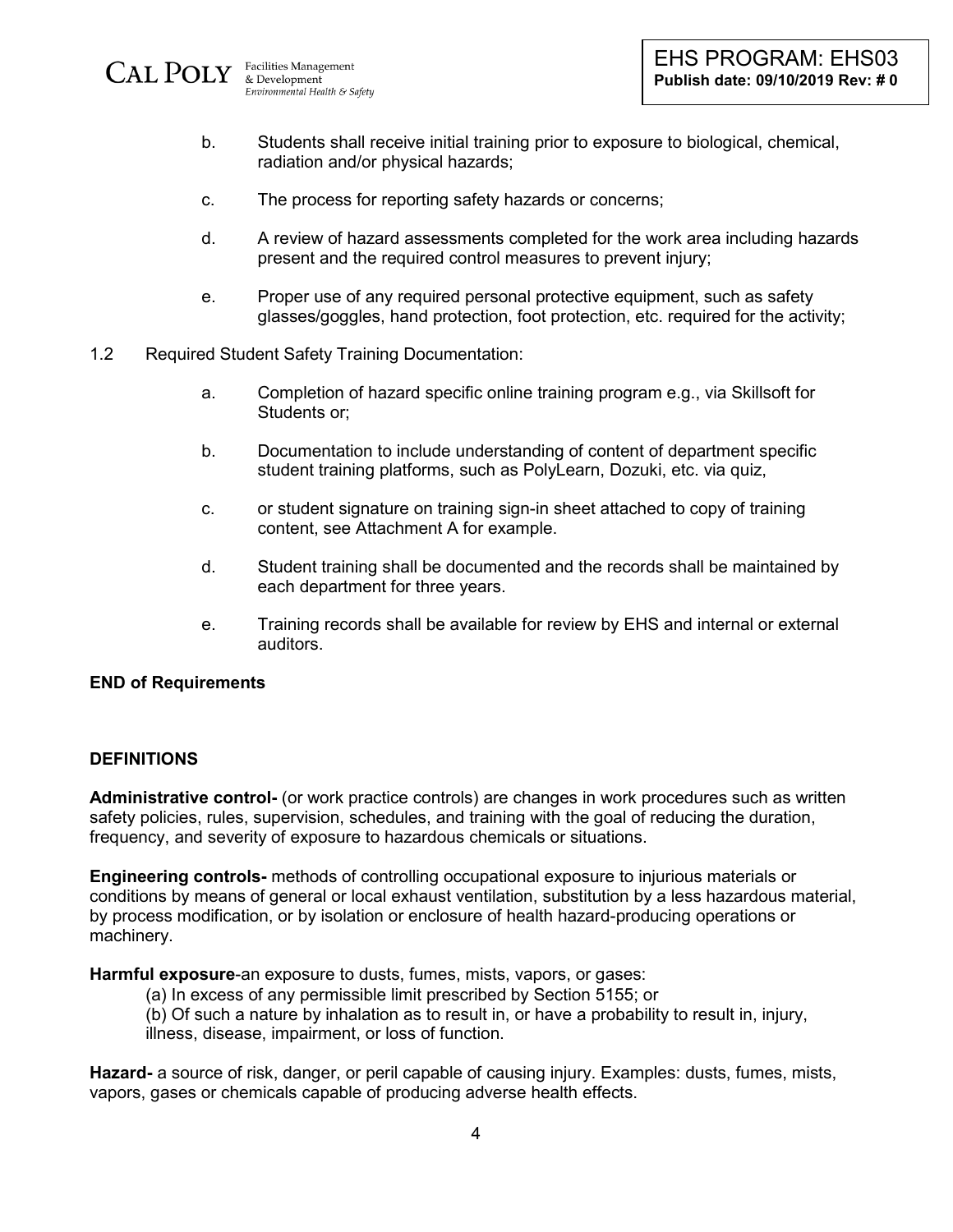

**Hazardous chemical or substance-** a substance, material, or mixture which by reason of being explosive, flammable, poisonous, corrosive, oxidizing, an irritant, or otherwise harmful, is likely to cause injury or illness.

**Health hazard**- a chemical that is classified as posing one of the following hazardous effects: Acute toxicity (any route of exposure); skin corrosion or irritation; serious eye damage or eye irritation; respiratory or skin sensitization; germ cell mutagenicity; carcinogenic; reproductive toxicity; specific target organ toxicity (single or repeated exposure); aspiration hazard.

**Laboratory-** a facility where the "laboratory use of hazardous chemicals" occurs. It is a workplace where relatively small quantities of hazardous chemicals are used on a non-production basis.

**Laboratory supervisor** -the person with overall authority for laboratory operations in a department or other instructional or administrative unit, such as the course or laboratory instructor and/or the department chairperson/head and/or the College Dean. In research laboratories, this would be the Principal Investigator (P.I.) or faculty directing the research.

**Laboratory use of hazardous chemicals-** handling or use of such chemicals in which all of the following conditions are met:

(1) Chemical manipulations are carried out on a "laboratory scale";

(2) Multiple chemical procedures or chemicals are used;

(3) The procedures involved are not part of a production process, nor in any way simulate a production process; and

(4) "Protective laboratory practices and equipment" are available and in common use industrywide to minimize the potential for employee exposure to hazardous chemicals.

**Physical hazard**- Physical hazards cause injury when an object, piece of equipment or material comes in contact with the body. Physical hazards are often associated with an uncontrolled source of energy; kinetic, electrical, pneumatic, hydraulic, etc.

**Symptom**- central nervous system effects such as headaches, disorientation, dizziness, fatigue, and decreased attention span; skin effects such as chapping, erythema, cracked skin, or skin burns; and cardiac effects such as chest pain or shortness of breath.

# **IMPLEMENTATION RESPONSIBILITIES**

EH&S will communicate the requirements of this program to the impacted colleges and departments. Department leadership is responsible for determining which of their employees are covered by this program.

# **GOVERNING DOCUMENT**

Safety and Health Executive Order 1039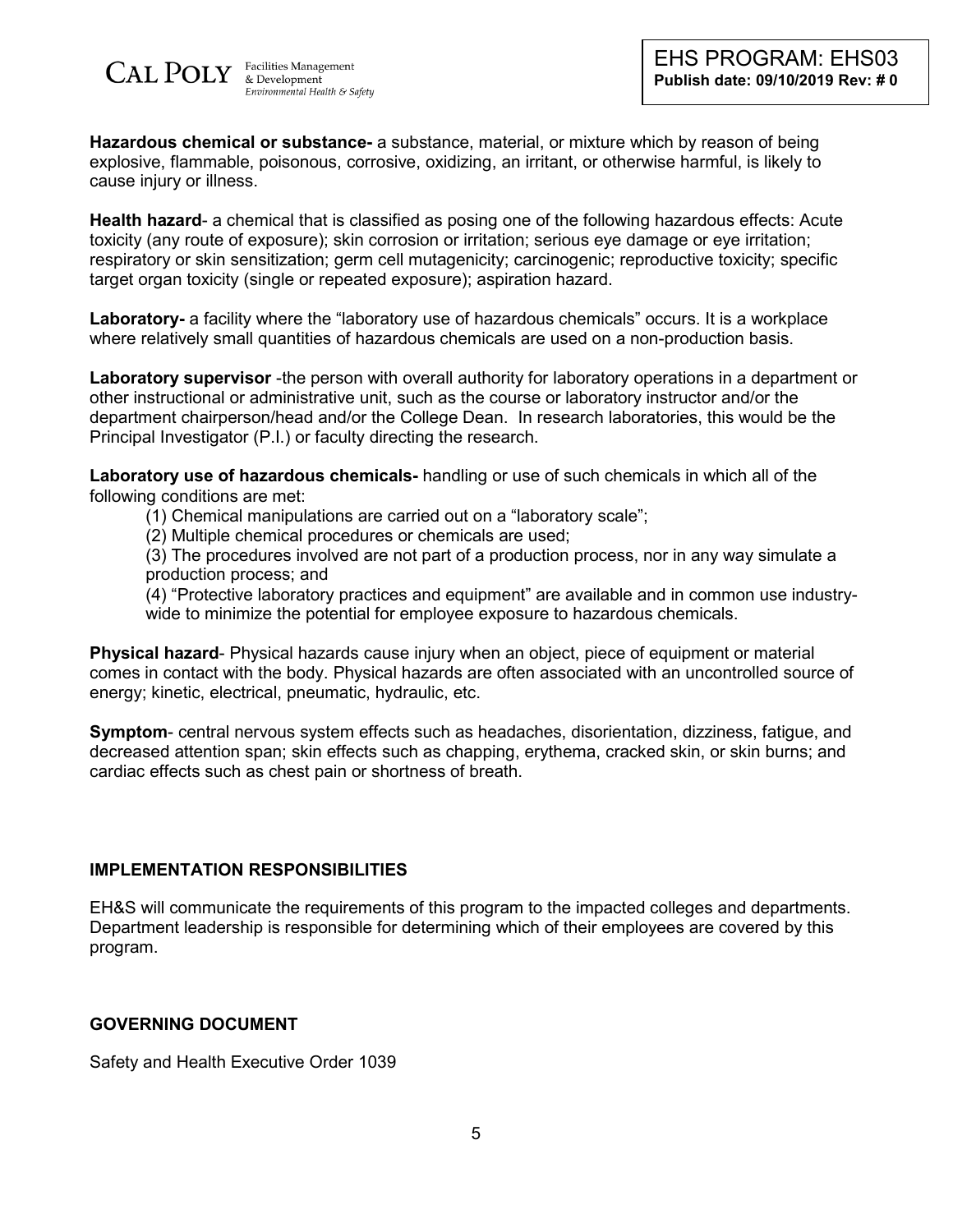

# **COMPLIANCE REQUIREMENT / REGULATORY COMMITMENT**

#### <span id="page-5-0"></span>**REFERENCE DOCUMENTS**

#### **Developmental References:**

*National Research Council, Prudent Practices in the Laboratory, National Academy Press, 1995*

#### **Supplemental References: NA**

NA

#### <span id="page-5-1"></span>**ATTACHMENTS**

# **1 GENERAL SAFETY RULES FOR EDUCATIONAL ACTIVITY**

#### <span id="page-5-2"></span>**APPENDICES**

# **APPENDIX A: AVAILABLE COURSES FOR TRAINING IN POLYLEARN**

# **APPENDIX B: List of Training Courses available in Skillsoft for Students**

#### **DOCUMENT RECISION**

NA

#### **DOCUMENT APPROVER**

David Korpan, EH&S Director, Cal Poly

#### **DOCUMENT OWNER**

Christina Juarez EH&S Supervisor, Cal Poly

# **DOCUMENT CONTACT**

Vivian Longacre, Environmental Health & Safety Specialist, EH&S, Cal Poly

Christina Juarez, EH&S Supervisor, EH&S Cal Poly

## **REVISION NOTES**

| Where's | What Changed? |
|---------|---------------|
|         |               |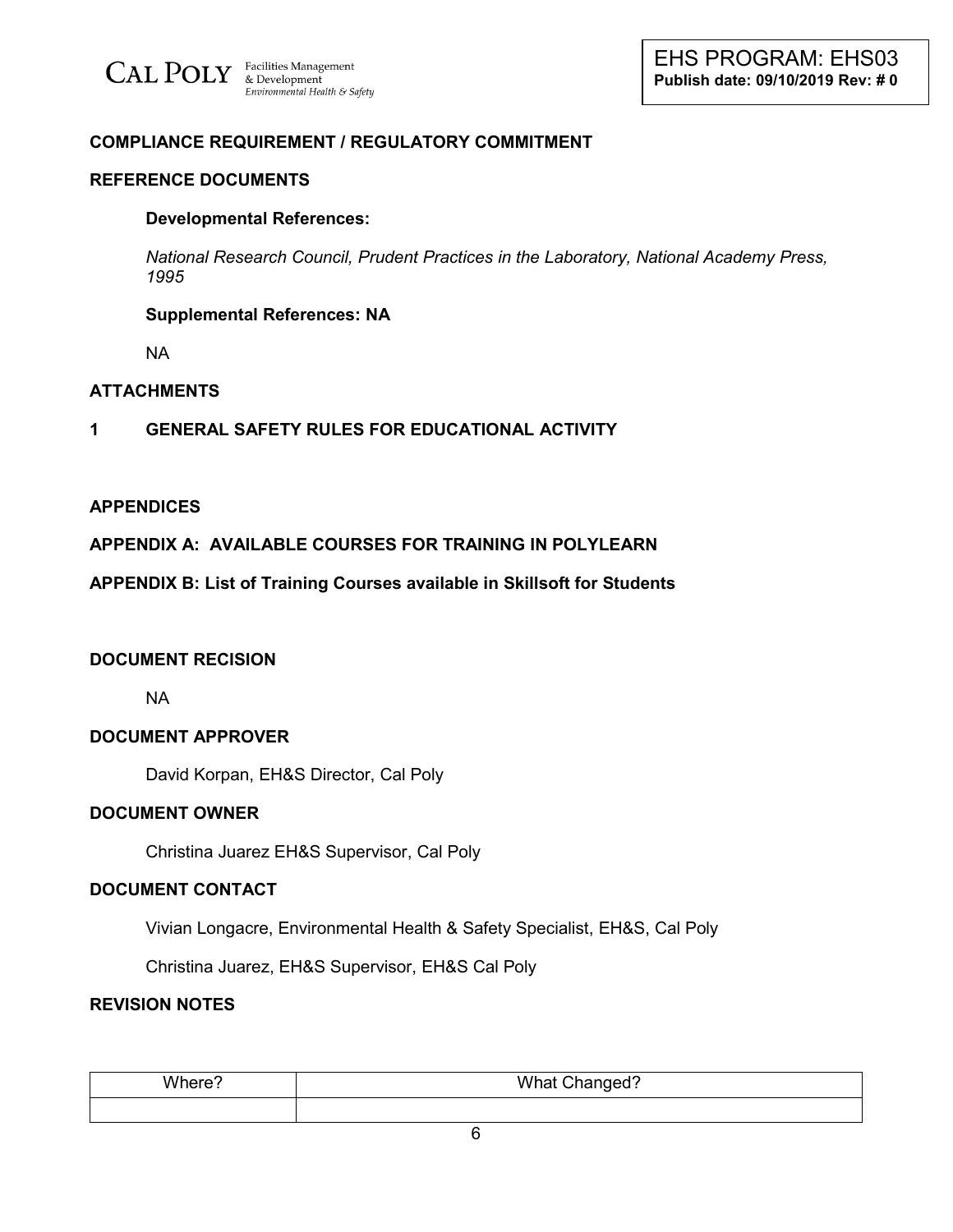

 $\textbf{CAL} \; \textbf{POLY} \; \; \textit{\tiny\begin{subarray}{c} \textit{Facilities Management} \\ \textit{Expicromment} \end{subarray}} \; \textit{\tiny\begin{subarray}{c} \textit{Faclibries } \textit{Management} \\ \textit{Enriorimental Health & Safety} \end{subarray}}$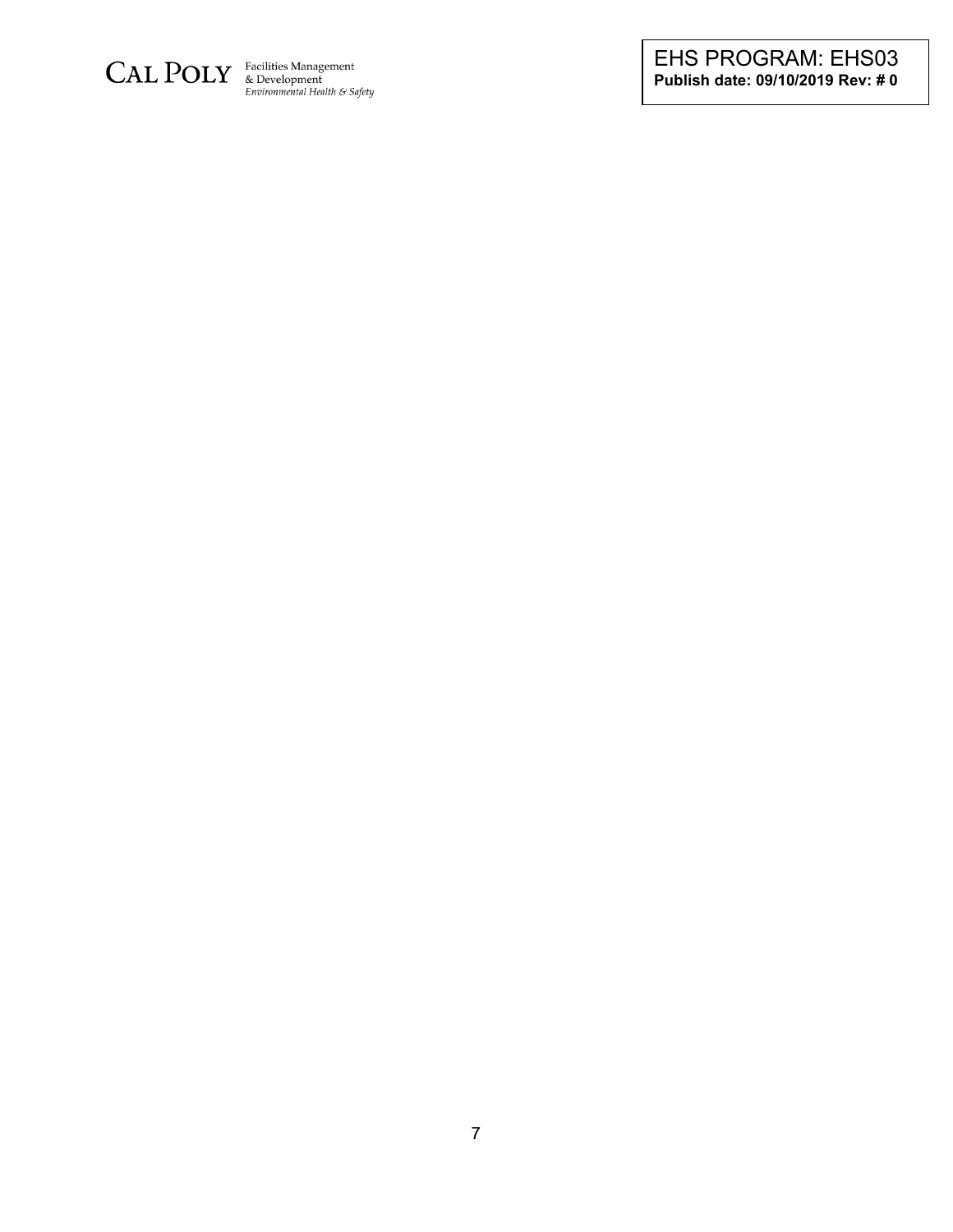

# **ATTACHMENT A: GENERAL SAFETY RULES FOR ACTIVITY/ LAB 101 (PAGE 1)**

*Note: Example only- Faculty should develop general safety rules based on hazards in lab, shop or activity.*

#### **Please read and abide by these laboratory safety rules:**

- 1. Absolutely, no eating or drinking in the lab.
- 2. Protective eyewear must be worn at all times in the laboratory while handling glassware (impact glasses), while chemical work is being performed (splash goggles), or while soils are being ground and/or sieved (impact glasses).
- 3. Some laboratory exercises will require the use of additional Personal Protective Equipment (PPE). Your instructor will inform you when additional PPE is required.
- 4. For health and safety reasons, it is highly recommended you report a significant physical or medical condition such as pregnancy, chemical allergy (e.g. latex, iodine), etc. to your instructor.
- 5. Closed shoes must be worn at all times in the laboratory.
- 6. Some laboratory exercises will be in the field. Wear appropriate clothing, including closed shoes or work boots.
- 7. Tie long hair back.
- 8. Learn the location and proper use of safety equipment, eyewash, safety shower, spill kit, lab phone and emergency procedures.
- 9. Keep your work area neat.
- 10. Clean up and dispose of spilled chemicals correctly and immediately. Notify the instructor.
- 11. Dispose of broken glass in a puncture resistant container and label "Caution- Broken Glass" before disposing. Notify the instructor. Never put broken glass in the trashcans, always use the special box.
- 12. Mop up spilled water immediately, especially if it is spilled on the floor. Notify the instructor.
- 13. Notify the instructor immediately if you injure yourself (cut yourself on broken glass, for example).
- 14. No "horseplay" in the lab or field.
- 15. Wash your hands with soap and water before taking a break or before leaving the laboratory for the day.

#### **Print your name and signature on next page.**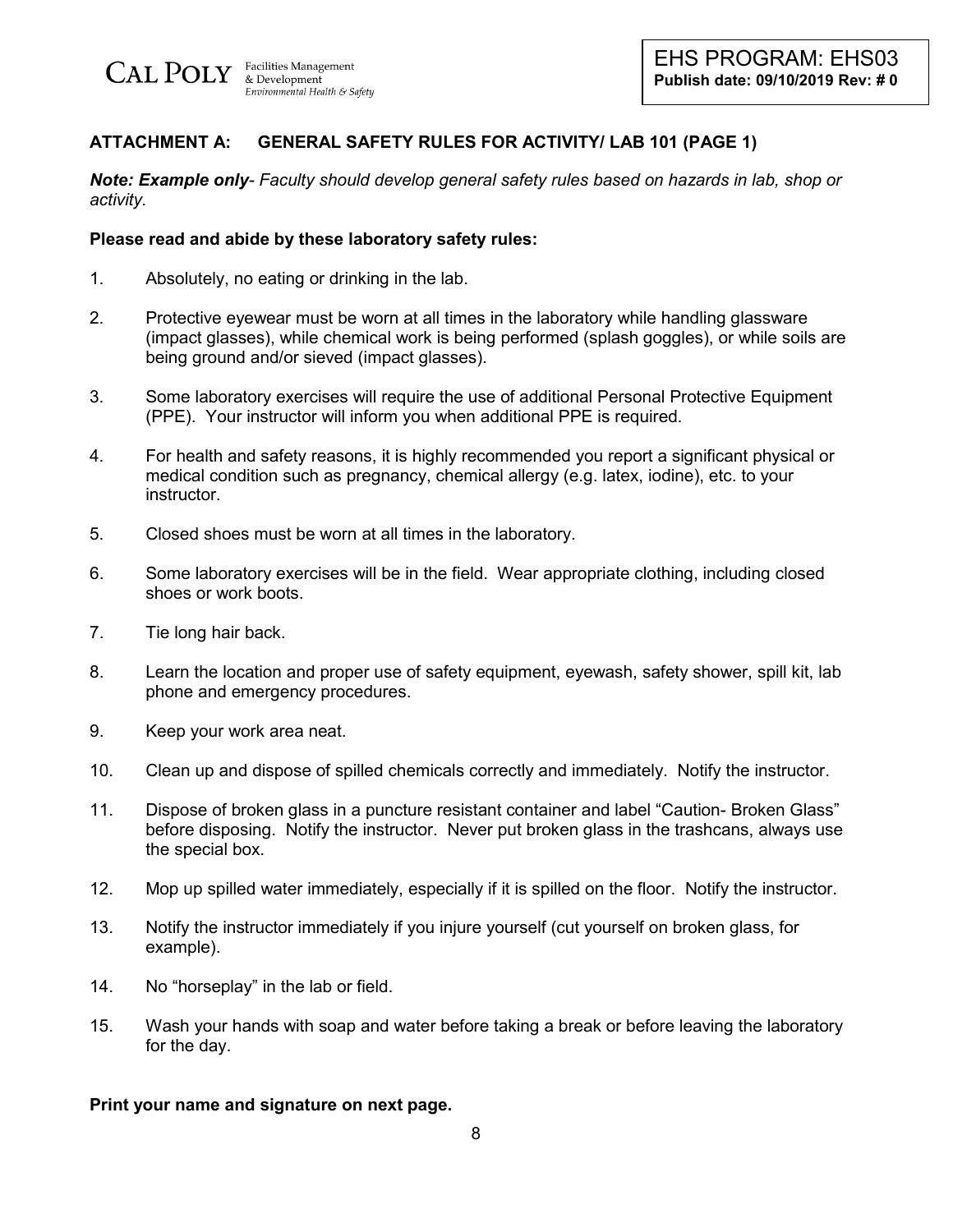

# **GENERAL SAFETY RULES FOR CLASS LAB 101 (PAGE 2)**

I have read, do understand, and agree to abide by the rules listed on the other side of this document

Class & Section: \_\_\_\_\_\_\_\_\_\_\_\_\_\_\_\_\_\_

| Student Name (please print) | <b>Student Signature</b>                                                                                                                                                                                                                                    |
|-----------------------------|-------------------------------------------------------------------------------------------------------------------------------------------------------------------------------------------------------------------------------------------------------------|
|                             |                                                                                                                                                                                                                                                             |
|                             |                                                                                                                                                                                                                                                             |
|                             |                                                                                                                                                                                                                                                             |
|                             |                                                                                                                                                                                                                                                             |
|                             |                                                                                                                                                                                                                                                             |
|                             |                                                                                                                                                                                                                                                             |
|                             |                                                                                                                                                                                                                                                             |
|                             |                                                                                                                                                                                                                                                             |
|                             |                                                                                                                                                                                                                                                             |
|                             |                                                                                                                                                                                                                                                             |
|                             |                                                                                                                                                                                                                                                             |
|                             |                                                                                                                                                                                                                                                             |
|                             |                                                                                                                                                                                                                                                             |
|                             |                                                                                                                                                                                                                                                             |
|                             |                                                                                                                                                                                                                                                             |
|                             |                                                                                                                                                                                                                                                             |
|                             |                                                                                                                                                                                                                                                             |
|                             |                                                                                                                                                                                                                                                             |
|                             | 2. $\qquad \qquad$<br>$3.$ $\overline{\phantom{a}}$<br>4. $\overline{\phantom{a}}$<br>$5.$ $\overline{\phantom{a}}$<br>6.<br>$7.$ $\overline{\phantom{a}}$<br>9.<br>$\begin{array}{c}\n 18. \quad \textcolor{red}{\overline{\qquad \qquad }}\n \end{array}$ |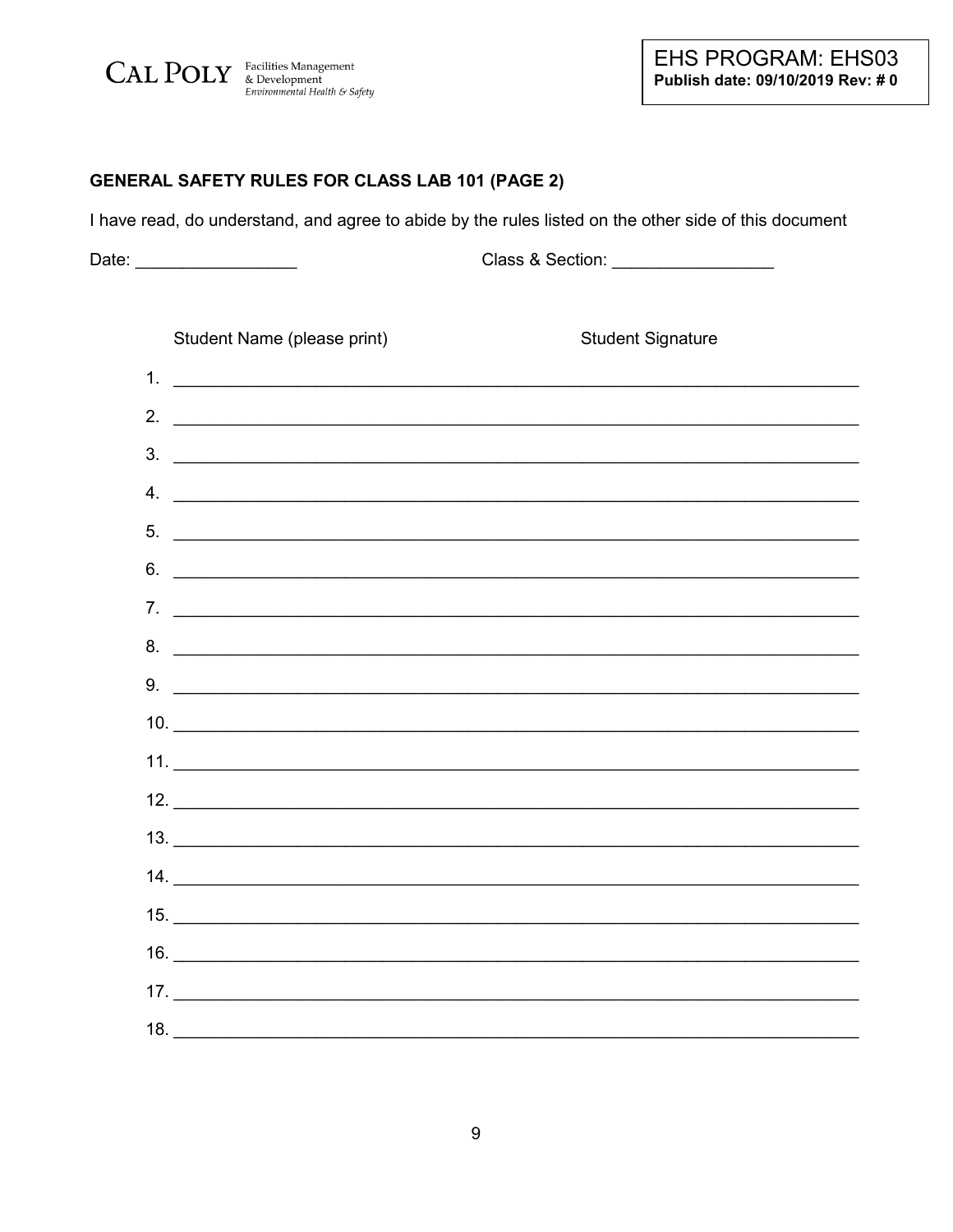

 $\textbf{CAL} \; \textbf{POLY} \; \; \textit{\tiny\begin{subarray}{c} \textit{Facilities Management} \\ \textit{Expicromment} \end{subarray}} \; \textit{\tiny\begin{subarray}{c} \textit{Faclibies March} \\ \textit{Envicommental Health & Safety} \end{subarray}}$ 

# **APPENDIX A: AVAILABLE COURSES FOR TRAINING IN POLYLEARN**

*Note: All courses listed are identified for general safety training in specific areas and shall not be replaced with project or activity specific safety training. Contact EHS for instructor access to courses below.*

- **1 Hazardous Material Safety Training -** This is an introductory safety training course for campus individuals working with or around hazardous materials. The goal of the course is to give an introduction of how to keep yourself and those around you safe when dealing with hazardous materials, and what to do in the case of a spill or an emergency.
- **2 General Biosafety Training-** this course is designed for anyone working with biohazardous materials including blood or other potentially infectious material (OPIM) on campus. Course covers general microbiological work practices, risk groups, biosafety level containment procedures, emergency response, and biohazardous waste procedures.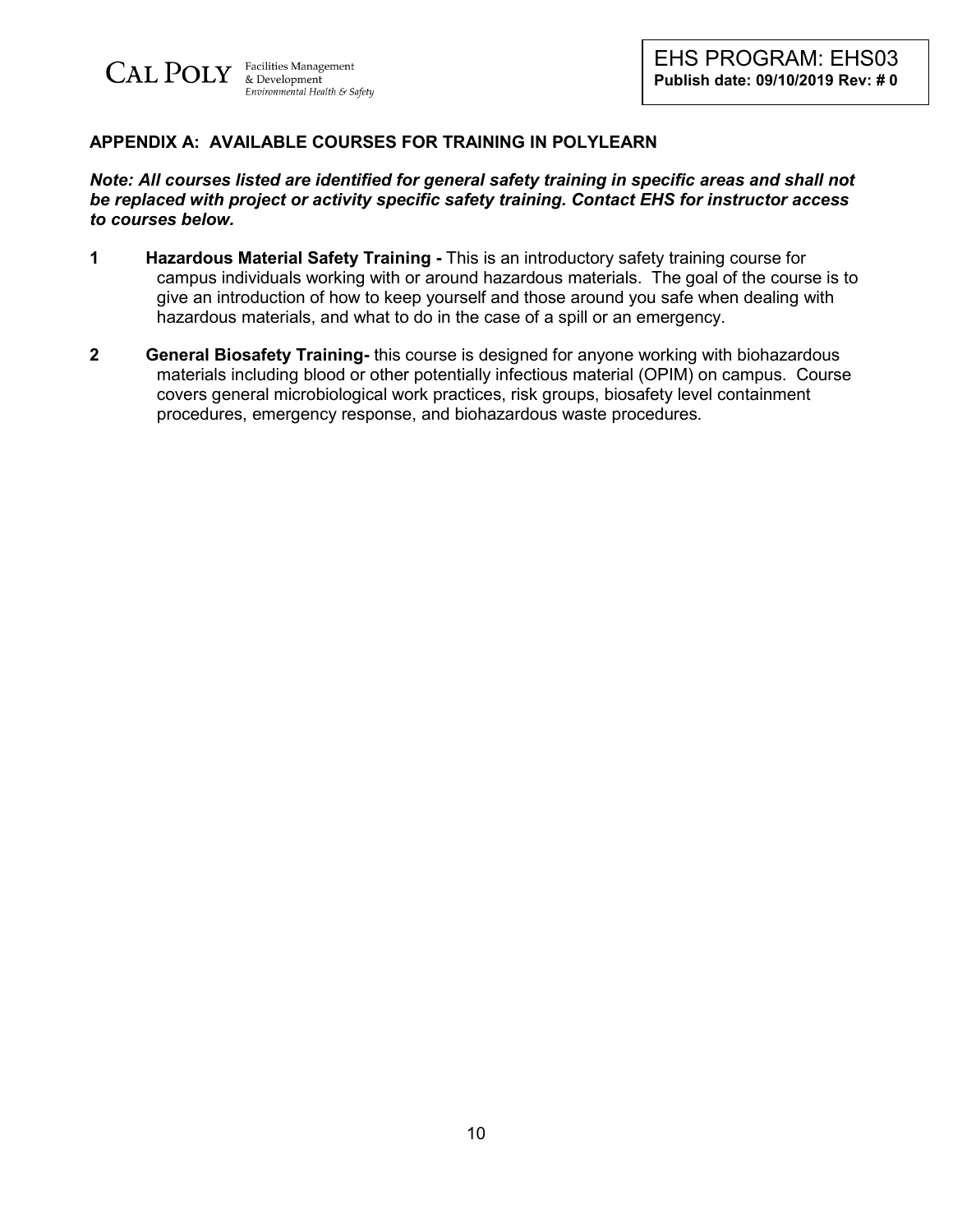

# **APPENDIX B: List of Training Courses available in Skillsoft for Students**

*Note: All courses listed are identified for general safety training in specific areas and shall not be replaced with project or activity specific safety training. This is not a comprehensive list of training courses in Skillsoft for Students.*

| <b>General Safety Courses</b>                                                                                                                                                                                                                              | <b>Description</b>                                                                                                                                                                                                                                                                                                                                                                                                                                                                                                                                           | <b>Duration:</b> |
|------------------------------------------------------------------------------------------------------------------------------------------------------------------------------------------------------------------------------------------------------------|--------------------------------------------------------------------------------------------------------------------------------------------------------------------------------------------------------------------------------------------------------------------------------------------------------------------------------------------------------------------------------------------------------------------------------------------------------------------------------------------------------------------------------------------------------------|------------------|
| <b>Hazard Communication- Cal OSHA</b><br>Audience: students working with hazardous<br>chemicals that is NOT a chemistry/biology or<br>other laboratory environment. Shops, theater,<br>automotive, farm/agriculture areas, etc.<br>ID: ehs_cal_a06_sh_enus | This course will acquaint you with the precautions that<br>both you and an employer must take in order to safely<br>use, handle, and dispose of hazardous chemicals in the<br>workplace. Learner objectives are to identify the routes<br>of chemical entry into the body, define various<br>categories of chemical hazards, interpret warning<br>labels, interpret information commonly found in a Safety<br>Data Sheet (SDS), and identify types of controls<br>commonly used to reduce or eliminate contact with<br>hazardous materials in the workplace. | 45 min.          |
| <b>CSU-Shop Safety</b><br>Audience: Students working in a shop<br>environment.<br>ID: scorm12_spcentralsta_csushopsafety                                                                                                                                   | Recognize roles and responsibilities for work in a shop.<br>Identify common physical and chemical hazards. Apply<br>a process to control the hazards. Use of safe work<br>practices when working in a shop.                                                                                                                                                                                                                                                                                                                                                  | 16 min.          |
| <b>Hand and Power Tool Safety</b><br>Audience: Students working with hand and<br>power tools (shops).<br>ID: ehs_hsf_b01_sh_enus                                                                                                                           | General basic safety rules when using tools. Learn how<br>to identify hazards and safety controls associated with<br>hand tools. Introduction to general safety guidelines as<br>well as specific precautions for using power tools.                                                                                                                                                                                                                                                                                                                         | 18 min.          |
| <b>Ladder Safety</b><br>Audience: Students working on ladders.<br>ID: esh_sah_b31_sh_enus                                                                                                                                                                  | Learner objectives are to identify hazards related to the<br>general use of ladders and how to control these<br>hazards. Describe the types of portable ladders and<br>their use, capacities, and safety considerations,<br>describe the specific use, capacities, and safety<br>features of fixed ladders, and specify proper guidelines<br>for ladder care and maintenance.                                                                                                                                                                                | 24 min.          |
| <b>Compressed Gas Safety</b><br>Audience: Students working with compressed<br>gas cylinders.<br>ID: ehs hsf c12 sh enus                                                                                                                                    | This course will go over the identification of the hazards<br>associated with compressed gases, requirements for<br>cylinder marking, proper storage precautions, general<br>safety precautions for using and handling, leak<br>detection, requirements for safe handling for<br>compressed gases and poison inhalation hazard<br>materials and cryogenic gases.                                                                                                                                                                                             | 28 min.          |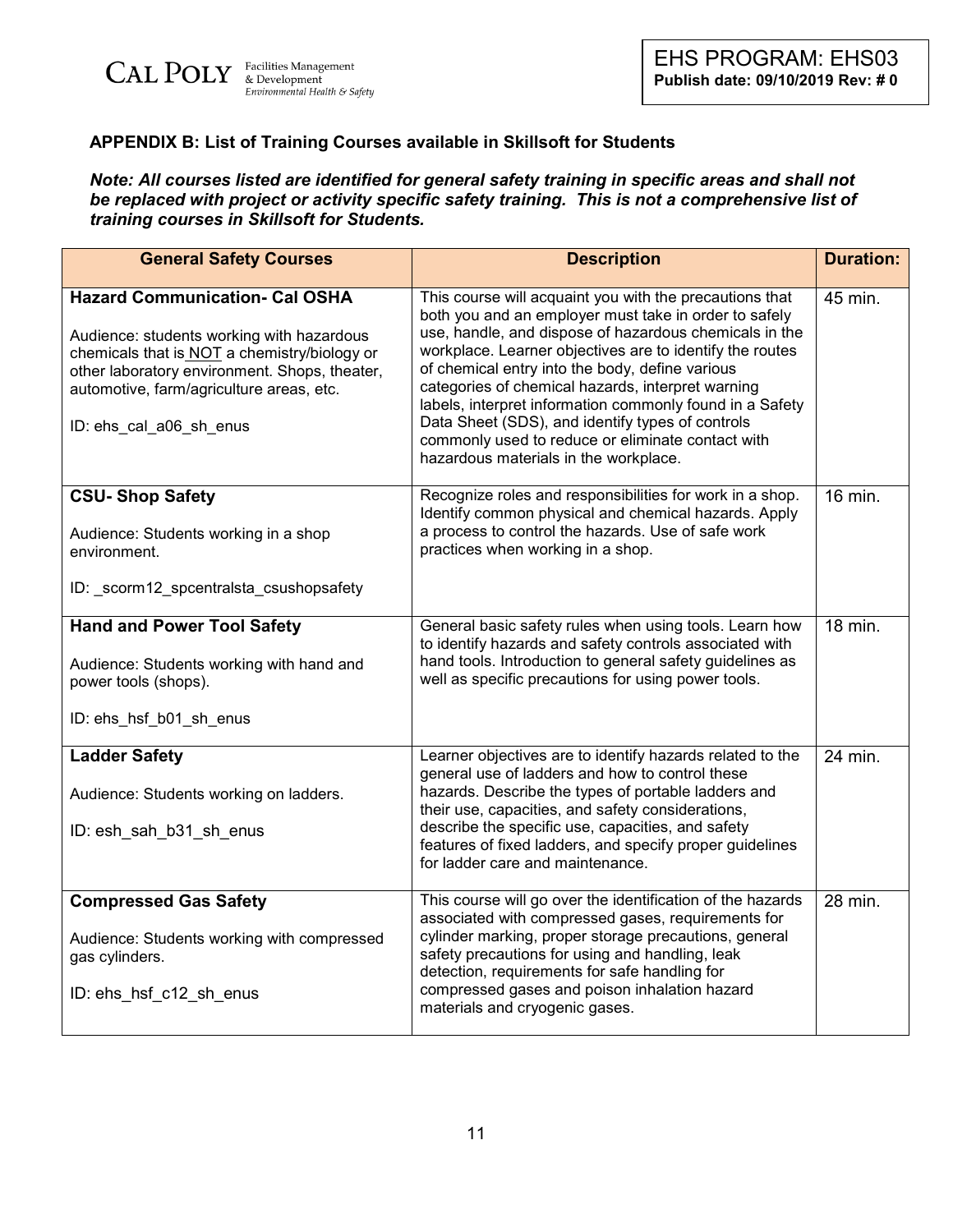

| <b>General Safety Courses</b>                                                                                                                                                                                                                          | <b>Description</b>                                                                                                                                                                                                                                                                                                                                                                                                                                                                                                                                    | <b>Duration:</b>   |
|--------------------------------------------------------------------------------------------------------------------------------------------------------------------------------------------------------------------------------------------------------|-------------------------------------------------------------------------------------------------------------------------------------------------------------------------------------------------------------------------------------------------------------------------------------------------------------------------------------------------------------------------------------------------------------------------------------------------------------------------------------------------------------------------------------------------------|--------------------|
| <b>CSU- Utility Trailer Towing Safety for</b><br><b>CSU</b><br>Audience: Students who will be towing a trailer<br>as part of an educational activity.<br>ID: scorm12 spcentralsta csu trailer safety<br>Lockout/Tagout- Cal/OSHA                       | Introductory training on how to hitch a trailer, trailer<br>components, how to distribute weight properly,<br>steps to safely towing a trailer, and how to drive<br>through different weather conditions.<br>Note: All drivers on University business must be<br>authorized before driving. Please see Driver Safety<br>page.<br>The intent of the course is to provide information on                                                                                                                                                                | 15 min.<br>22 min. |
| Audience: Students who require the operation<br>or use of a machine or equipment on which<br>servicing or maintenance is to be performed, or<br>work in an area in which such service or<br>maintenance is being performed.<br>ID: ehs_cal_a17_sh_enus | lockout/tagout practices and the significance of<br>lockout/tagout devices. Learner objectives are to<br>define terms commonly used in a lockout/tagout<br>program, describe specific lockout/tagout<br>techniques commonly used in a lockout/tagout<br>program, and recall standard lockout/tagout<br>procedures.                                                                                                                                                                                                                                    |                    |
| <b>Global Safety Principles: Machine</b><br><b>Guarding 2.0</b>                                                                                                                                                                                        | This course will provide instruction on the following<br>objectives:                                                                                                                                                                                                                                                                                                                                                                                                                                                                                  | 20 min.            |
| Audience: Students who use power tools and<br>machines during the course of their work.<br>ID: ehs_hsf_c16_sh_enus                                                                                                                                     | identify the particular areas where mechanical<br>$\bullet$<br>hazards exist in machines,<br>identify the mechanical point on a machine<br>$\bullet$<br>where hazardous actions are most likely to<br>occur,<br>identify actions that can result in injury,<br>$\bullet$<br>recognize the minimum requirements that must<br>$\bullet$<br>be met by all safeguards,<br>recognize the advantages of various types of<br>$\bullet$<br>guard construction, and<br>recognize descriptions of different types of<br>$\bullet$<br>safety guards and devices. |                    |
| <b>Laboratory Safety Courses</b>                                                                                                                                                                                                                       |                                                                                                                                                                                                                                                                                                                                                                                                                                                                                                                                                       |                    |
| <b>For Users of Radioactive Materials</b><br><b>Audience:</b> Student users of sealed and<br>unsealed sources of radioactivity.<br>ID: scorm12 spcentralsta radiationsafety                                                                            | This course focuses on the basics of radiation<br>safety. All persons anticipating to work with<br>radioactive materials must complete this course<br>even if the worker has used radioactivity at another<br>institution.                                                                                                                                                                                                                                                                                                                            | 1 <sub>hr.</sub>   |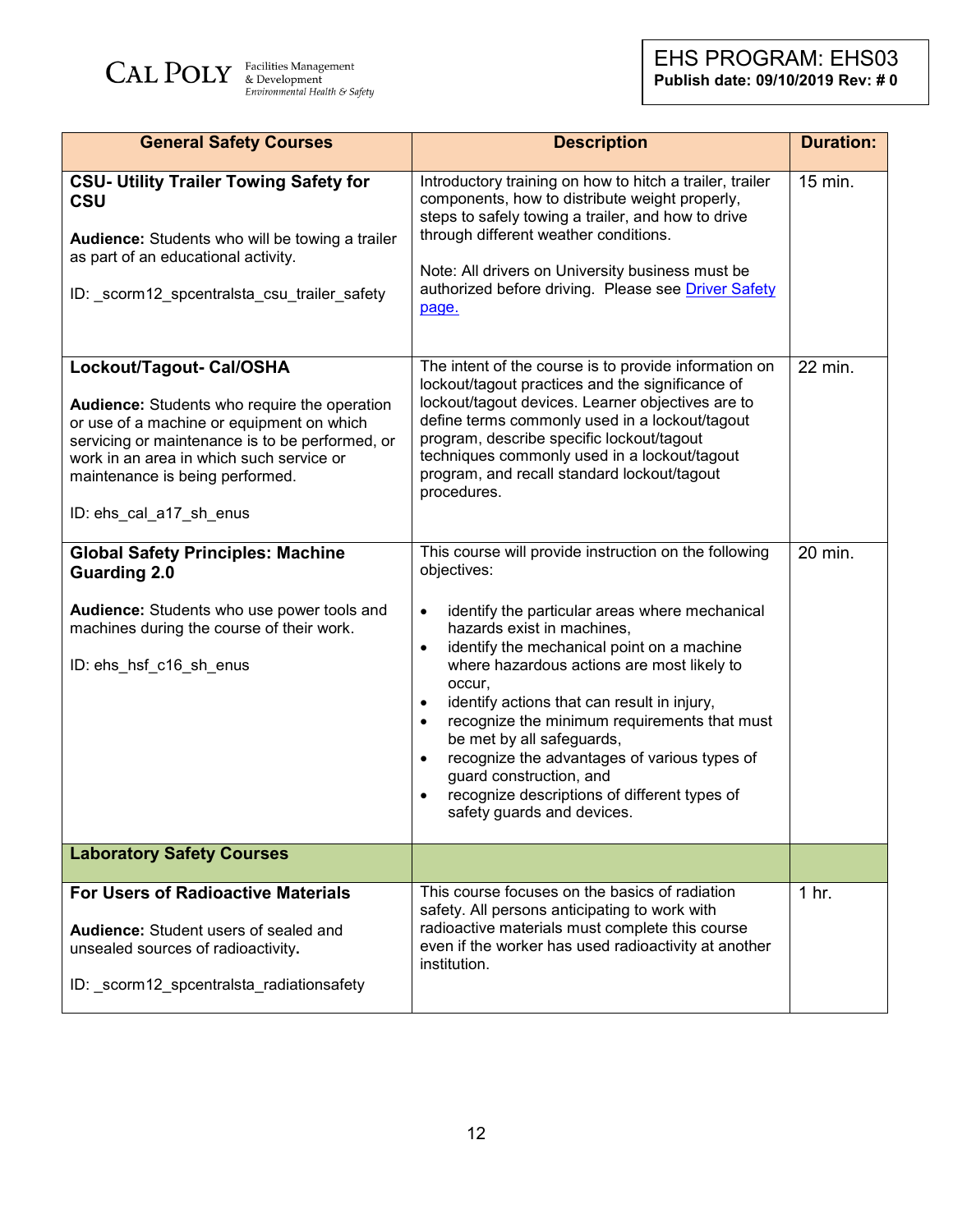

| <b>Laboratory Safety Courses- cont.</b>                                                                                                                              | <b>Description:</b>                                                                                                                                                                                                                                                            | <b>Duration:</b> |
|----------------------------------------------------------------------------------------------------------------------------------------------------------------------|--------------------------------------------------------------------------------------------------------------------------------------------------------------------------------------------------------------------------------------------------------------------------------|------------------|
| <b>Cal Poly SLO Hazardous Waste Training</b>                                                                                                                         | Techniques and rules for handling and generating<br>hazardous waste.                                                                                                                                                                                                           | 22 min.          |
| Audience: All students who generate or handle<br>hazardous waste while doing research or<br>special projects.                                                        |                                                                                                                                                                                                                                                                                |                  |
| ID: scorm12 spcentralsta cal poly hazardous<br>waste                                                                                                                 |                                                                                                                                                                                                                                                                                |                  |
| <b>Fundamentals of Laser Safety</b>                                                                                                                                  | Course provides instruction on lasers and laser<br>safety. Includes instruction on the primary                                                                                                                                                                                 | 1 <sub>hr.</sub> |
| Audience: students working with lasers in<br>campus activities.                                                                                                      | differences in Class1, Class 2, Class 3R, Class 3B,<br>and Class 4 lasers; characteristics of laser light,<br>effects of lasers on skin, eyes; laser control                                                                                                                   |                  |
| ID: scorm12 spcentralsta_stc_lasersafetyfund                                                                                                                         | measures and non-bean hazards.                                                                                                                                                                                                                                                 |                  |
| <b>Laboratory Safety Fundamentals</b>                                                                                                                                | Introduction to Laboratory Safety Fundamentals.<br>Topics include analyzing hazards, controlling                                                                                                                                                                               | $2.5$ hrs        |
| Audience: Students working with chemicals in<br>a laboratory setting.                                                                                                | exposure and minimizing risk, and vigilance in the<br>laboratory.                                                                                                                                                                                                              |                  |
| ID: scorm12_spcentralsta_labsfty                                                                                                                                     | This is a comprehensive laboratory safety training.                                                                                                                                                                                                                            |                  |
| <b>Laboratory Safety- Cal/OSHA</b>                                                                                                                                   | Safe Laboratory Work Practices and Regulations                                                                                                                                                                                                                                 | 22 min.          |
| Audience: students working with hazardous<br>chemicals in a laboratory setting.<br>ID: ehs_cal_a20_sh_enus                                                           | that includes, identify requirements of the<br>Laboratory Safety Standard, identify characteristics<br>of a workplace Chemical Hygiene Plan, identify<br>laboratory safety guidelines, and identify good<br>practices to follow in the prevention of laboratory                |                  |
|                                                                                                                                                                      | fire and burn hazards.                                                                                                                                                                                                                                                         |                  |
|                                                                                                                                                                      | This is not a comprehensive training, however a<br>good introduction to Chemical Hygiene Plan and<br>basic lab safety.                                                                                                                                                         |                  |
| <b>Biosafety Cabinets</b>                                                                                                                                            |                                                                                                                                                                                                                                                                                | 25 min.          |
| <b>Audience:</b> Any student that works with<br>biohazardous material in a biosafety cabinet<br>must take this course.<br>ID: scorm12 spcentralsta biosafetycabinets | This course is designed to familiarize you with the<br>safe use of biological safety cabinets (BSC).<br>Reviews the various types of BSCs and their uses,<br>the rules for acquisition, installation, certification,<br>and best practices when using BSCs in<br>laboratories. |                  |
|                                                                                                                                                                      |                                                                                                                                                                                                                                                                                |                  |